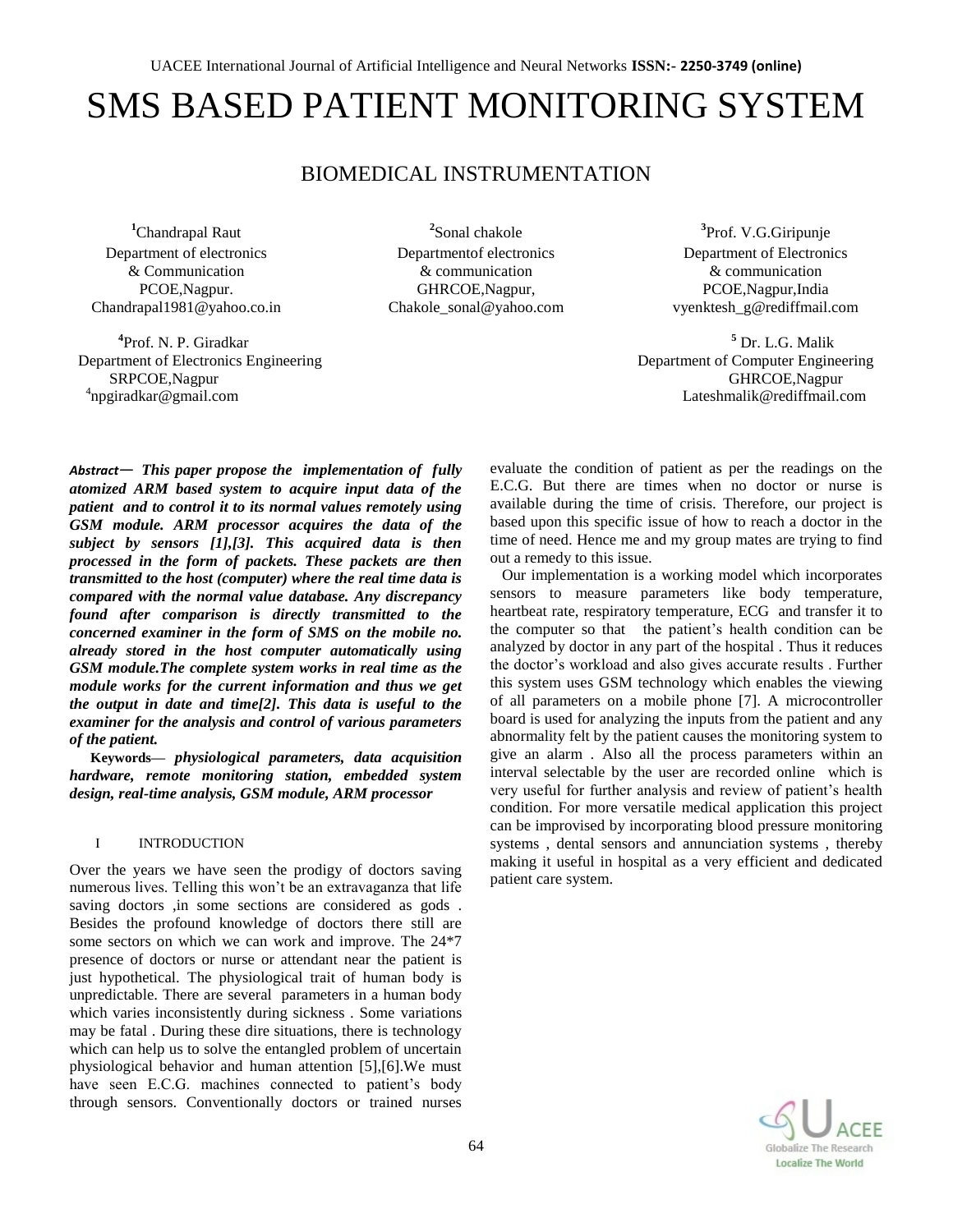

Fig. 1.The hardware structure of Embedded biomedical data acquisition system using GSM module.

#### II INTRODUCTION TO ARM

#### **MAIN FEATURES OF ARM INSTUCTION SET**

All instructions are 32 bits long .Most instructions execute in a single cycle .Every instruction can be conditionally executed. A load/store architecture. Data processing instructions act only on registers. Three operand format Combined ALU and shifter for high speed bit manipulation Specific memory access instructions with powerful auto-indexing addressing modes.32 bit and 8 bit data types and also 16 bit data types on ARM Architecture v4.Flexible multiple register load and store instructions .Instruction set extension via co processors.

#### II.A) PROCESSOR MODES

**The ARM has six operating modes:-** USER(unprivileged mode under which most tasks run)- FIQ (entered when a high priority interrupt is raised)- IRQ (entered when a low priority interrupt is raised)SUPERVISOR(entered on reset and when a software interrupt instruction is executed)

- ABORT (used to handle memory access violations) - UNDEF (used to handle undefined instructions)

#### **ARM Architecture version 4 adds a seventh mode:**

**- SYSTEM** (priviledged mode using the same registers as user mode)

#### II B) THE REGISTERS

#### **ARM has 37 registers in total, all of which are 32-bits long**

 1 dedicated program counter, 1 dedicated current program status register, 5 dedicated saved program status registers, 30 general purpose registers. However these are arranged into several banks, with the accessible bank being governed by the processor mode. Each mode can access. A particular set of R0-R12 registers, A particular R13 (the stack pointer) and R14 (link register) , R15 (the program counter) , CPSR (the current program status register), And privileged modes can also access A particular SPSR(saved program status

#### III C) INTERFACING OF ARM WITH HOST

The data acquired by the ARM can't be seen directly, we need a display device which displays the acquired data. We can easily communicate through ARM with computer. After GSM<sub>onversion</sub> i.e. analog to digital and processing of acquired Modulata, ARM sends data to its serial port through the UART1. This data is then given to the input terminal of computer. We Doctorate communicating through ARM with computer at baud rate Phonof 9600, which means ARM sends 9600 bits/sec. The ARM

reads data from all the sensors one by one and processes the data simultaneously. To distinguish the data the ARM creates packet structure, and these packets are then transmitted to host.



#### **Fig.2 INTERFACING OF ARM WITH HOST**

The packet consists of eight characters. The packet structure is as shown below.

#### **AXBXXXC**

Content between A and B are used to distinguish the sensors. The content between B and C is the data of that corresponding sensor. For e.g. If we are getting output as :- A0B177C, which means that output of sensor 1 is 177.Now these packets are transmitted to the hyper terminal of computer through serial port of COM 1. Only the baud rate is selected at 9600 and all other settings are restored by default. The analog value of physical parameter is converted to digital by ADC. The output of ADC is then read by ARM and the data is compared with the preprogrammed threshold value. The outcome is then processed and packets are created inside the ARM.We get the readings of any particular sensor after every one second. It is difficult to determine data from hyper terminal. So we write a C program for better looks and easy determination. While executing this program, the computer reads the packets and displays the sensed values.

#### II D) LPC2129 (ARM PROCESSOR)

#### **2.4.1 GENERAL DESCRIPTION**

The LPC2119/2129/2194/2292/2294 are based on a 16/32 bit ARM7TDMI-STM CPU with real-time emulation and embedded trace support, together with 128/256 kilobytes (kB) of embedded high speed flash memory. A 128-bit wide internal memory interface and a unique accelerator architecture enable 32-bit code execution at maximum clock rate. For critical code size applications, the alternative 16-bit Thumb Mode reduces code by more than 30% with minimal performance penalty. With their compact 64 and 144 pin packages, low power consumption, various 32-bit timers, combination of 4-channel 10-bit ADC and 2/4 advanced CAN channels or 8-channel 10-bit ADC and 2/4 advanced CAN channels

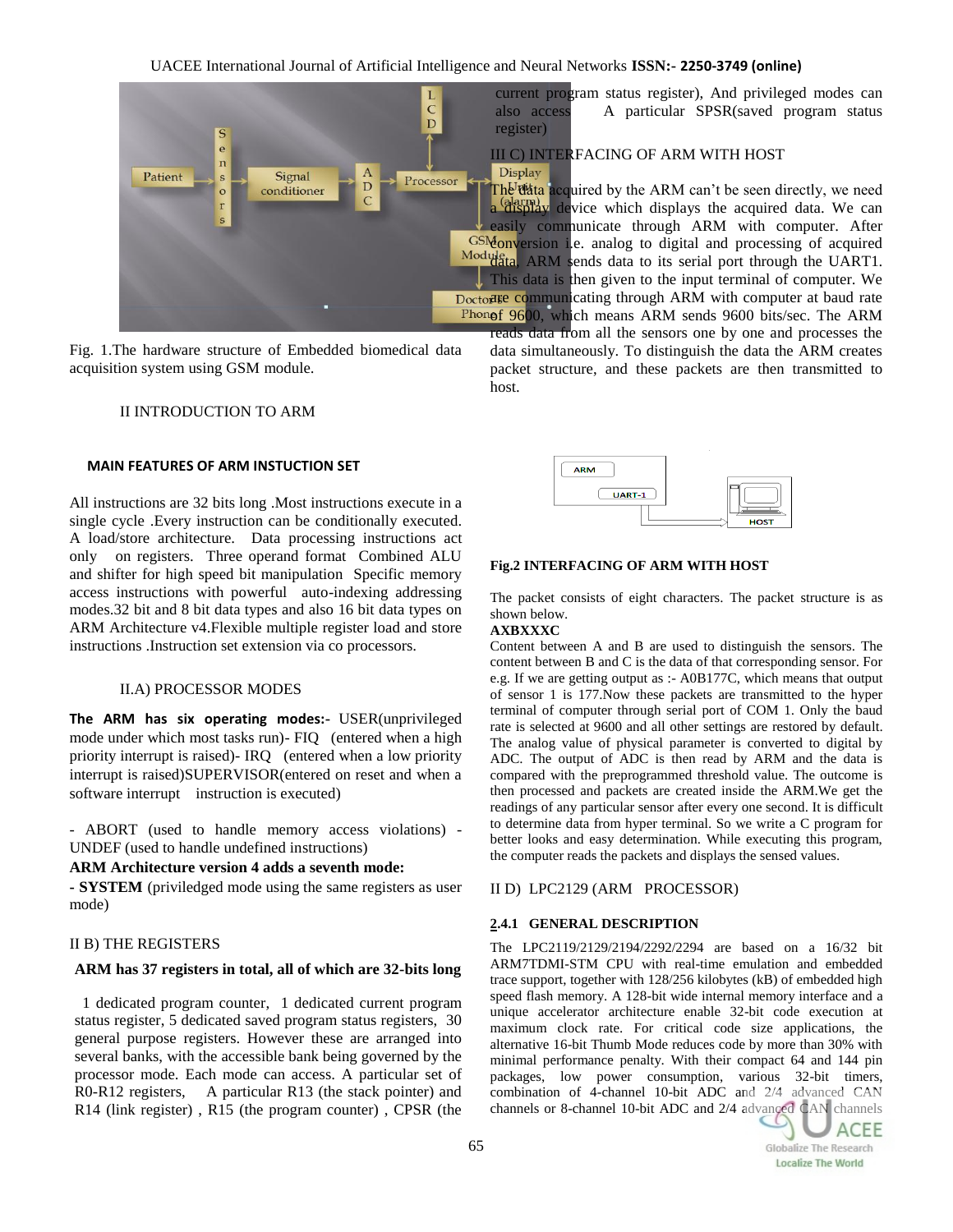(64 and 144 pin packages respectively), and up to 9 external interrupt pins these microcontrollers are particularly suitable for industrial control, medical systems, access control and point-of-sale. Number of available GPIOs goes up to 46 in 64 pin package. In 144 pin packages number of available GPIOs tops 76 (with external memory in use) through 112 (single-chip application). Being equipped wide range of serial communications interfaces, they are also very well suited for communication gateways, protocol converters and embedded soft modems as well as many other general-purpose applications.

#### II E) FEATURES

16/32-bit ARM7TDMI-S microcontroller in a 64 or 144 pin package.,16 kB on-chip Static RAM,128/256 kB on-chip Flash Program Memory .128-bit wide interface/accelerator enables high speed 60 MHz operation, External 8, 16 or 32-bit bus (144 pin package only),In-System Programming (ISP) and In-Application Programming (IAP) via on-chip boot-loader software. Flash programming, takes 1 ms per 512 byte line. Single sector or full chip erase takes 400 ms, Embedded ICE-RT interface enables breakpoints and watch points. Interrupt service routines can continue to execute whilst

the foreground task is debugged with the on-chip Real Monitor software, Embedded Trace Macrocell enables non-intrusive high speed real-time tracing of instruction execution, Two/four interconnected CAN interfaces with advanced acceptance filters,Four/eight channel (64/144 pin package) 10-bit A/D converter with conversion time as low as 2.44 ms.• Two 32-bit timers (with 4 capture and 4 compare channels), PWM unit (6 outputs), Real Time Clock and Watchdog, Multiple serial interfaces including two UARTs (16C550), Fast I2C (400 kbits/s) and two SPIs™., 60 MHz maximum CPU clock available from programmable on-chip Phase-Locked Loop. ,Vectored Interrupt Controller with configurable priorities and vector addresses., Up to forty-six (64 pin) and hundredtwelve (144 pin package) 5 V tolerant general purpose I/O pins. Up to 12 independent external interrupt pins available (EIN and CAP functions).,On-chip crystal oscillator with an operating range of 1 MHz to 30 MHz.

• Two low power modes , Idle and Power-down.

#### II F**)** GENERAL DESCRIPTION:

 This document describes the hardware interface of the SIMCOM SIM300 module that connects to the specific application and the air interface. As SIM300 can be integrated with a wide range of applications, all functional components of SIM300 are described in great detail. This document can help you quickly understand SIM300 interface specifications, electrical and mechanical details. With the help of this document and other SIM300 application



PROCESSOR)

notes, user guide, you can use SIM300 module to design and set-up mobile applications quickly.



#### **Fig.4 GSM MODULE**

#### **3. PRODUCT CONCEPT**

Designed for global market, SIM300 is a Tri-band GSM/GPRS engine that works on frequencies EGSM 900 MHz, DCS 1800 MHz and PCS1900 MHz. SIM300 provides GPRS multi-slot class 10 capability and support the GPRS coding schemes CS-1, CS-2, CS-3 and CS-4. With a tiny configuration of 40mm x 33mm x 2.85 mm , SIM300 can fit almost all the space requirement in your application, such as Smart phone, PDA phone and other mobile device. The physical interface to the mobile application is made through a 60 pins board-to-board connector, which provides all hardware interfaces between the module and customers' boards except the RF antenna interface. The keypad and SPI LCD interface will give you the flexibility to develop customized applications. ITwo serial ports can help you easily develop your applications. **Two** audio channels

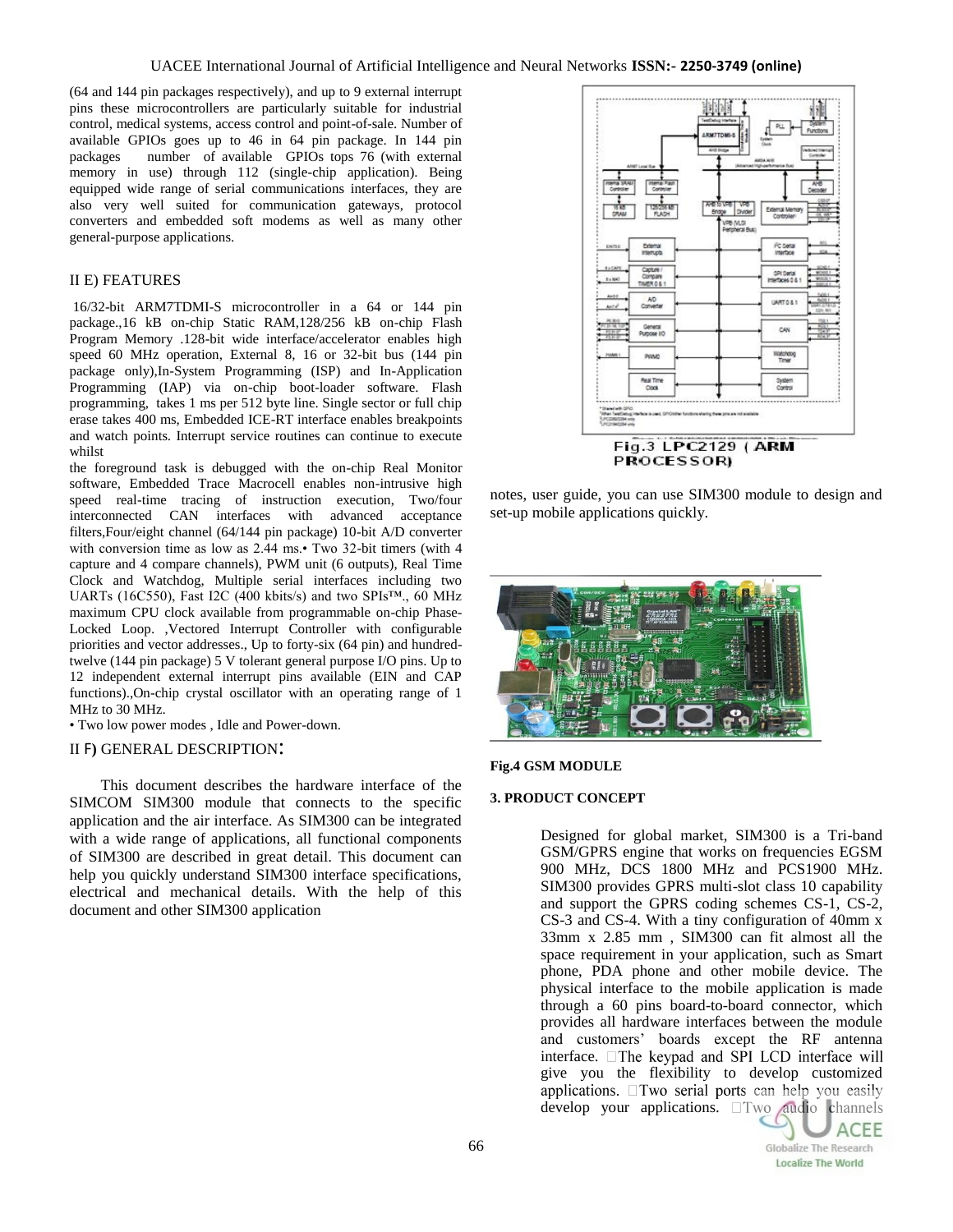include two microphones inputs and two speaker outputs. This can be easily configured by AT command. SIM300 provide RF antenna interface with two alternatives: antenna connector and antenna pad. The antenna connector is MURATA MM9329-2700. And customer's antenna can be soldered to the antenna pad. The SIM300 is designed with power saving technique, the current consumption to as low as 2.5mA in SLEEP mode. The SIM300 is integrated with the TCP/IP protocol , Extended TCP/IP AT commands are developed for customers to use the TCP/IP protocol easily, which is very useful for those data transfer applications.

#### III.Antenna interface

The RF interface has an impedance of  $50\Omega$ . To suit the physical design of individual pplications SIM300 offers two alternatives: Recommended approach: antenna connector on the component side of the PCB,Antenna pad and grounding plane placed on the bottom side. To minimize the loss on the RF cable, it need be very careful to choose RF cable. We recommend the insertion loss should be meet following requirement: GSM900<1Db,DCS1800/PCS1900<1.5dB

III A) Antenna installation

#### III A **1 Antenna connector**

SIM300 use MURATA's MM9329-2700 RF connector on the module side, we recommend user use MURATA's MXTK92XXXXX as matching connector on the application side. Please refer to appendix for detail info about MURATA's MXTK92XXXXX.

#### III A **2 Antenna pad**

The antenna can be soldered to the pad, or attached via contact springs. To help you to ground the antenna, SIM300 comes with a grounding plane located close to the antenna pad. SIM300 material properties: SIM300 PCB Material: FR4

## Antenna pad: Gold plated pad

| Module RF output power    |                 |  |
|---------------------------|-----------------|--|
| Table 2: SIM300 RF output | <b>Max</b>      |  |
| power Frequency           |                 |  |
| $E-GSM900$                | $33dBm \pm 2db$ |  |
| <b>DCS1800</b>            | $30dBm \pm 2db$ |  |
| <b>PCS1900</b>            | $30dBm \pm 2db$ |  |

#### **Module RF receive sensitivity**

#### **Module receive/transmit frequency**

| <b>SIM300</b><br>receive/transmit | Receive              |
|-----------------------------------|----------------------|
| <b>frequency</b> Frequency        |                      |
| E-GSM900                          | $925 \sim 960$ MHz   |
| <b>DCS1800</b>                    | $1805 \sim 1880$ MHz |
| <b>PCS1900</b>                    | $1930 \sim 1990$ MHz |

#### **Antenna gain**

| Antenna gain Item | parameter               |  |
|-------------------|-------------------------|--|
| Gain(dB)          | <b>GSM</b>              |  |
|                   | 0.5                     |  |
| Pattern           | Omnidirectional antenna |  |



#### **Fig.5 OPERATIONAL BOARD OF GSM MODULE ADDITIONAL ACCESSORIES**

Two USB cables

 Two serial cables with male and female terminals on each end RS 232 module or USB to UART converter Switching power supply for GSM



#### **Fig.6 RS 232 module**

| <b>SIM300 RF receive sensitivity Frequency</b> | <b>Receive sensitivity APPLICATIONS</b>                                |
|------------------------------------------------|------------------------------------------------------------------------|
| E-GSM900                                       | 1) Bio-medical applications<br>$< -106$ d $Bm$                         |
| <b>DCS1800</b>                                 | $\vert$ 2) Gas plants<br>$\langle$ -104dBm<br>3) Boilers in industries |
| <b>PCS1900</b>                                 | $\langle$ -104dBm<br>4) Explosive storage                              |